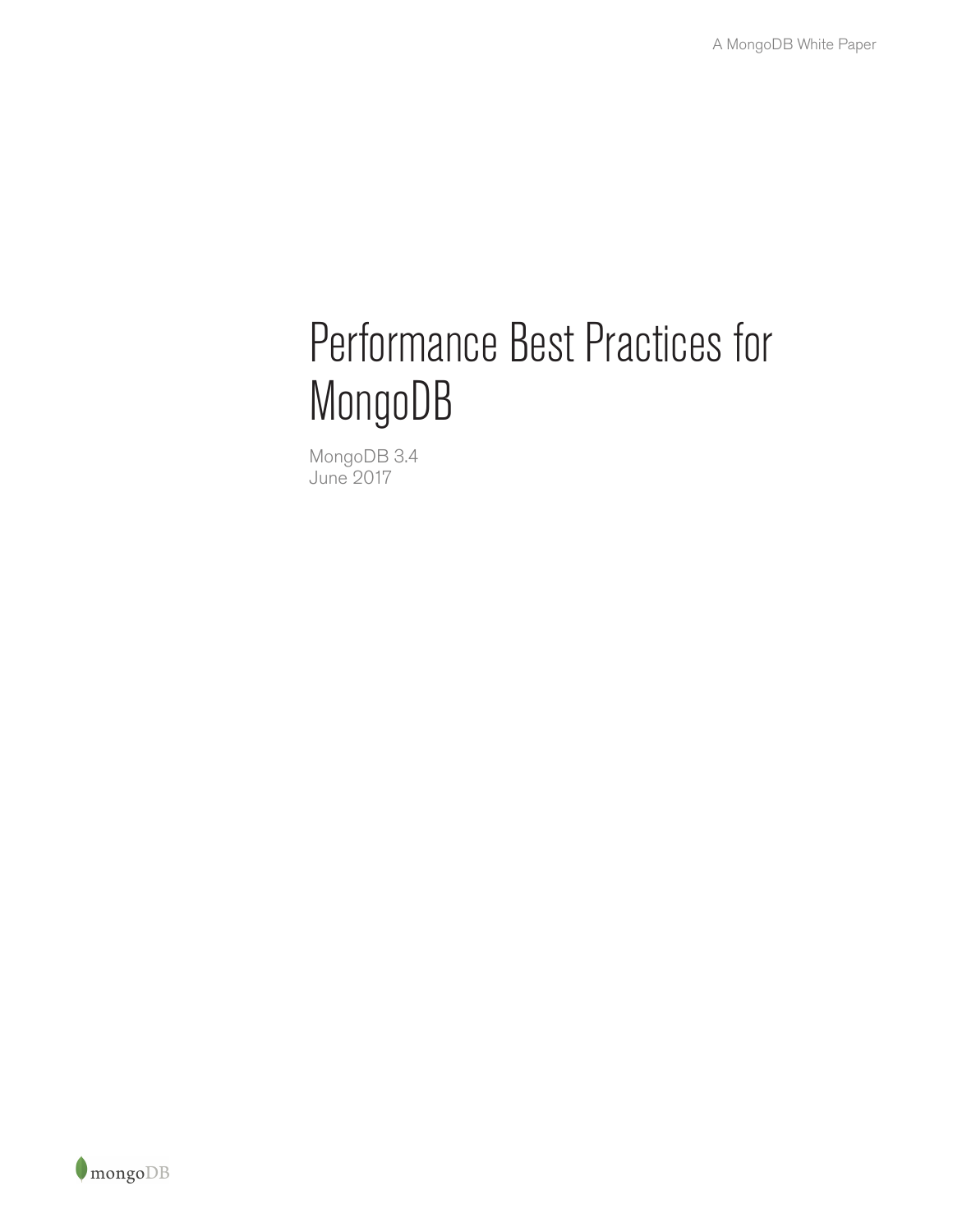## Table of Contents

| Introduction                                     | 1              |
|--------------------------------------------------|----------------|
| MongoDB Pluggable Storage Engines                | 1              |
| Hardware                                         | $\overline{2}$ |
| <b>Application Patterns</b>                      | 4              |
| Schema Design & Indexes                          | 7              |
| Disk I/O                                         | 8              |
| <b>Considerations for Benchmarks</b>             | 9              |
| MongoDB Atlas: Database as a Service For MongoDB | 11             |
| MongoDB Stitch: Backend as a Service             | 11             |
| We Can Help                                      | 12             |
| Resources                                        | 12             |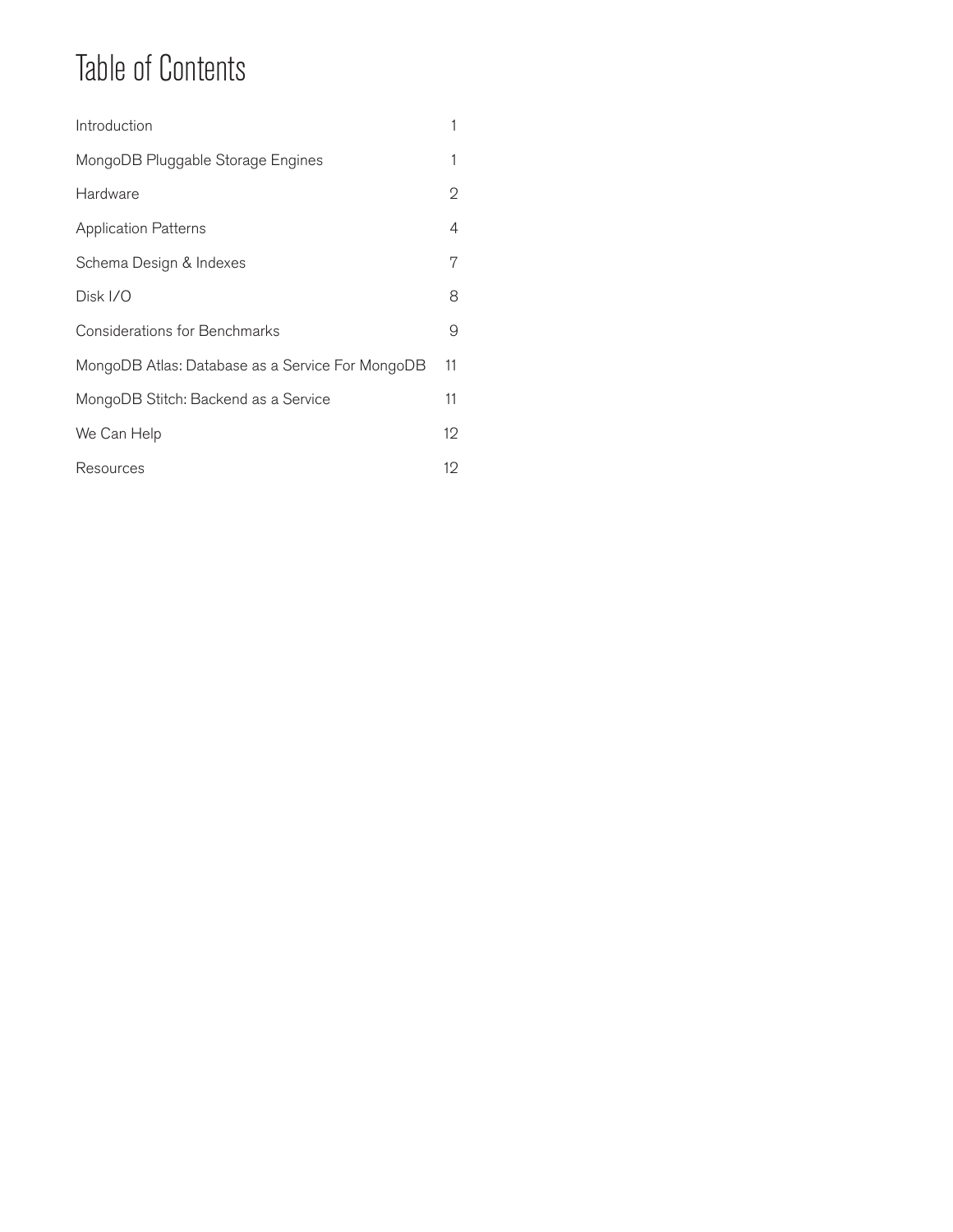### Introduction

MongoDB is a high-performance, scalable database designed for a broad array of modern applications. It is used by organizations of all sizes to power on-line, operational applications where low latency, high throughput, and continuous availability are critical requirements of the system.

This guide outlines considerations for achieving performance at scale in a MongoDB system across a number of key dimensions, including hardware, application patterns, schema design, and indexing, disk I/O, Amazon EC2, and designing for benchmarks. While this guide is broad in scope, it is not exhaustive. Following the recommendations in this guide will reduce the likelihood of encountering common performance limitations, but it does not guarantee good performance in your application.

This guide is aimed at users managing everything themselves. A dedicated guide is provided for users of the MongoDB database as a service – [MongoDB Atlas Best](https://www.mongodb.com/collateral/mongodb-atlas-best-practices) [Practices](https://www.mongodb.com/collateral/mongodb-atlas-best-practices).

MongoDB works closely with users to help them optimize their systems. Users should monitor their systems to

identify bottlenecks and limitations. There are a variety of tools available, the most comprehensive of which are MongoDB Ops Manager and Cloud Manager, discussed later in this guide.

For a discussion on the architecture of MongoDB and some of its underlying assumptions, see the [MongoDB](https://www.mongodb.com/collateral/mongodb-architecture-guide) [Architecture Guide](https://www.mongodb.com/collateral/mongodb-architecture-guide). For a discussion on operating a MongoDB system, see the [MongoDB Operations Best](https://www.mongodb.com/collateral/mongodb-operations-best-practices) [Practices.](https://www.mongodb.com/collateral/mongodb-operations-best-practices)

### MongoDB Pluggable Storage **Engines**

MongoDB 3.0 exposed a new storage engine API, enabling the integration of pluggable storage engines that extend MongoDB with new capabilities, and enable optimal use of specific hardware architectures. MongoDB ships with multiple supported storage engines:

• The default **WiredTiger storage engine**. For most applications, WiredTiger's granular concurrency control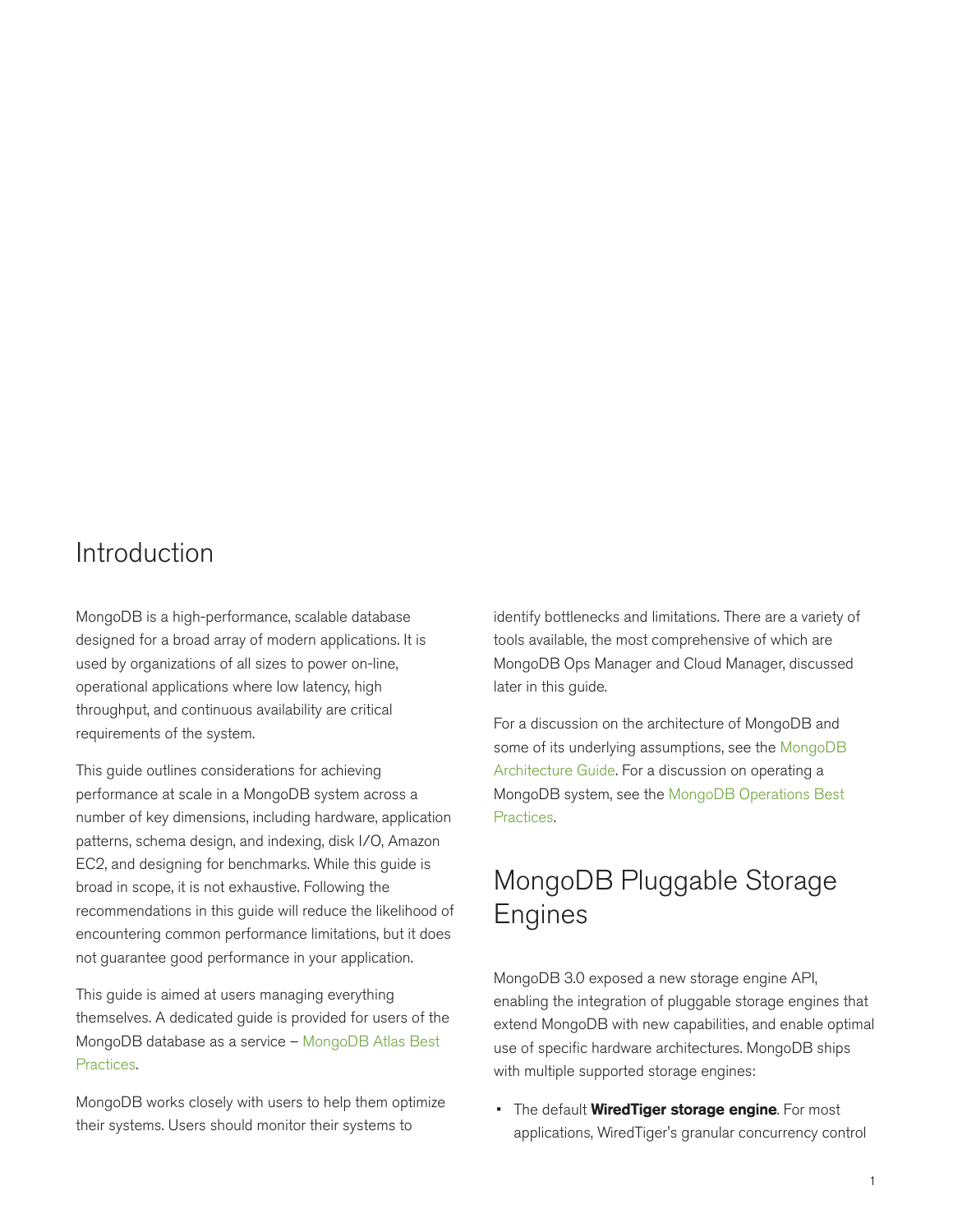and native compression will provide the best all-around performance and storage efficiency for the broadest range of applications.

- The **Encrypted storage engine**, protecting highly sensitive data, without the performance or management overhead of separate files system encryption. The Encrypted storage is based upon WiredTiger and so throughout this document, statements regarding WiredTiger also apply to the Encrypted storage engine. This engine is part of [MongoDB Enterprise Advanced](https://www.mongodb.com/products/mongodb-enterprise-advanced).
- The In-Memory storage engine, delivering predictable latency coupled with real-time analytics for the most demanding, applications. This engine is part of [MongoDB Enterprise Advanced.](https://www.mongodb.com/products/mongodb-enterprise-advanced)
- The **MMAPv1 storage engine**, an improved version of the storage engine used in pre-3.x MongoDB releases. MMAPv1 was the default storage engine in MongoDB 3.0 and earlier.

Any of these storage engines can coexist within a single MongoDB replica set, making it easy to evaluate and migrate between them. Upgrades to the WiredTiger storage engine are non-disruptive for existing replica set deployments; applications will be 100% compatible, and migrations can be performed with zero downtime through a rolling upgrade of the MongoDB replica set. WiredTiger is the default storage engine for new MongoDB deployments; if another engine is preferred then start the mongod using the --storageEngine option. If a 3.2 (or later) mongod process is started and one or more databases already exist then MongoDB will use whichever storage engine those databases were created with.

Review the [documentation](https://docs.mongodb.com/v3.2/release-notes/3.2-upgrade/#upgrade-replica-set) for a checklist and full instructions on the migration process.

While each storage engine is optimized for different workloads, users still leverage the same MongoDB query language, data model, scaling, security, and operational tooling independent of the engine they use. As a result, most best practices in this guide apply to all of the supported storage engines. Any differences in recommendations between the storage engines are noted.

### **Hardware**

You can run MongoDB anywhere – from ARM (64 bit) processors through to commodity x86 CPUs, all the way up to IBM Power and zSeries platforms.

Most users scale out their systems by using many commodity servers operating together as a cluster. MongoDB provides native replication to ensure availability; auto-sharding to uniformly distribute data across servers; and in-memory computing to provide high performance without resorting to a separate caching layer. The following considerations will help you optimize the hardware of your MongoDB system.

Ensure your working set fits in RAM. As with most databases, MongoDB performs best when the working set (indexes and most frequently accessed data) fits in RAM. RAM size is the most important factor for hardware; other optimizations may not significantly improve the performance of the system if there is insufficient RAM. If your working set exceeds the RAM of a single server, consider sharding your system across multiple servers. Use the db.serverStatus() command to view an estimate of the the current working set size.

Use SSDs for write-heavy applications. Most disk access patterns in MongoDB do not have sequential properties, and as a result, customers may experience substantial performance gains by using SSDs. Good results and strong price to performance have been observed with SATA, PCIe, and NVMe SSDs. Commodity SATA spinning drives are comparable to higher cost spinning drives due to the random access patterns of MongoDB: rather than spending more on expensive spinning drives, that money may be more effectively spent on more RAM or SSDs. Another benefit of using SSDs is the performance benefit of flash over hard disk drives if the working set no longer fits in memory.

While data files benefit from SSDs, MongoDB's [journal](https://docs.mongodb.com/manual/core/journaling/) [files](https://docs.mongodb.com/manual/core/journaling/) are good candidates for fast, conventional disks due to their high sequential write profile.

Most MongoDB deployments should use RAID-10. RAID-5 and RAID-6 have limitations and may not provide sufficient performance. RAID-0 provides good read and write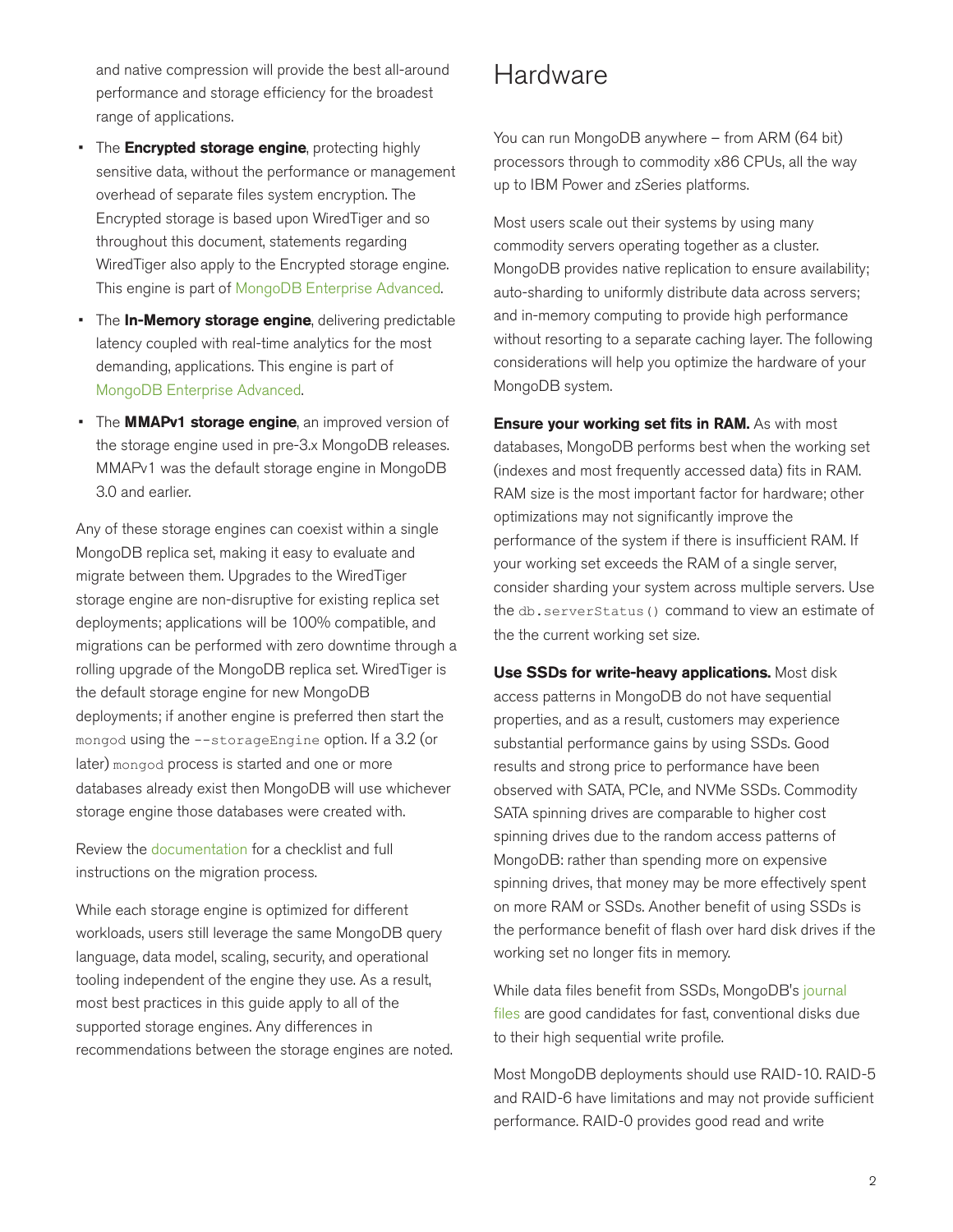performance, but insufficient fault tolerance. MongoDB's replica sets allow deployments to provide stronger availability for data, and should be considered with RAID and other factors to meet the desired availability SLA.

#### Configure compression for storage and I/O-intensive

workloads. MongoDB natively supports compression when using the WiredTiger storage engine. Compression reduces storage footprint by as much as 80%, and enables higher IOPscas fewer bits are read from disk. As with any compression algorithm, administrators trade storage efficiency for CPU overhead, and so it is important to test the impacts of compression in your own environment.

MongoDB offers administrators a range of compression options for both documents and indexes. The default Snappy compression algorithm provides a balance between high document and journal compression ratios (typically around 70%, dependent on data types) with low CPU overhead, while the optional zlib library will achieve higher compression, but incur additional CPU cycles as data is written to and read from disk. Indexes use prefix compression by default, which serves to reduce the in-memory footprint of index storage, freeing up more of the RAM for frequently accessed documents. Testing has shown a typical 50% compression ratio using the prefix algorithm, though users are advised to test with their own data sets. Administrators can [modify the default](https://docs.mongodb.com/manual/core/wiredtiger/#compression) [compression settings](https://docs.mongodb.com/manual/core/wiredtiger/#compression) for all collections and indexes. Compression is also configurable on a per-collection and per-index basis during collection and index creation.

#### Combine multiple storage & compression types.

MongoDB provides features to facilitate the management of data lifecycles, including Time to Live indexes, and capped collections. In addition, by using [MongoDB Zones](https://docs.mongodb.com/master/core/zone-sharding/), administrators can build highly efficient tiered storage models to support the data lifecycle. By assigning shards to Zones, administrators can balance query latency with storage density and cost by assigning data sets based on a value such as a timestamp to specific storage devices:

- Recent, frequently accessed data can be assigned to high performance SSDs with Snappy compression enabled.
- Older, less frequently accessed data is tagged to lower-throughput hard disk drives where it is

compressed with zlib to attain maximum storage density with a lower cost-per-bit.

• As data ages, MongoDB automatically migrates it between storage tiers, without administrators having to build tools or ETL processes to manage data movement.

#### Allocate CPU hardware budget for faster CPUs.

MongoDB will deliver better performance on faster CPUs. The MongoDB WiredTiger storage engine is better able to saturate multi-core processor resources than the MMAPv1 storage engine.

#### Dedicate each server to a single role in the system.

For best performance, users should run one mongod process per host. With appropriate sizing and resource allocation using virtualization or container technologies, multiple MongoDB processes can run on a single server without contending for resources. If using the WiredTiger storage engine, administrators will need to calculate the appropriate cache size for each instance by evaluating what portion of total RAM each of them should use, and splitting the default cache size between each.

The size of the WiredTiger cache is tunable through the storage.wiredTiger.engineConfig.cacheSizeGB setting and should be large enough to hold your entire working set. If the cache does not have enough space to load additional data, WiredTiger evicts pages from the cache to free up space. By default, storage.wiredTiger.engineConfig.cacheSizeGB is

set to 60% of available RAM - 1 GB; caution should be taken if raising the value as it takes resources from the OS, and WiredTiger performance can actually degrade as the filesystem cache becomes less effective.

For availability, multiple members of the same replica set should not be co-located on the same physical hardware or share any single point of failure such as a power supply.

Use multiple query routers. Use multiple mongos processes spread across multiple servers. A common deployment is to co-locate the mongos process on application servers, which allows for local communication between the application and the mongos process.The appropriate number of mongos processes will depend on the nature of the application and deployment.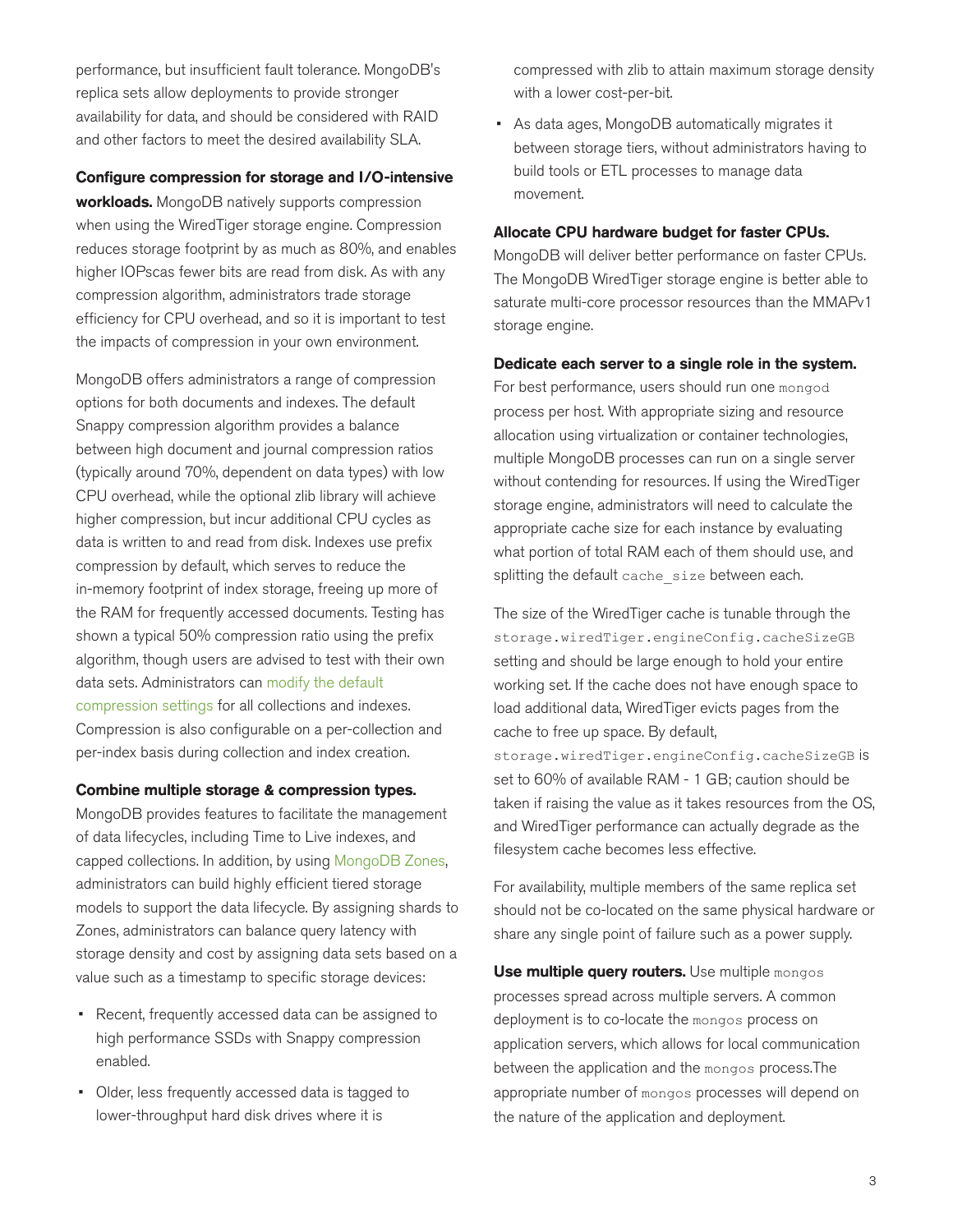**Exploit multiple cores.** The WiredTiger storage engine is multi-threaded and can take advantage of many CPU cores. Specifically, the total number of active threads (i.e. concurrent operations) relative to the number of CPUs can impact performance:

- Throughput increases as the number of concurrent active operations increases up to and beyond the number of CPUs.
- Throughput eventually decreases as the number of concurrent active operations exceeds the number of CPUs by some threshold amount.

The threshold amount depends on your application. You can determine the optimum number of concurrent active operations for your application by experimenting and measuring throughput and latency.

Due to its concurrency model, the MMAPv1 storage engine does not require many CPU cores. As such, increasing the number of cores can help but does not provide significant return.

**Disable NUMA, Running MongoDB on a system with** Non-Uniform Access Memory (NUMA) can cause a number of operational problems, including slow performance for periods of time and high system process usage.

When running MongoDB servers and clients on NUMA hardware, you should configure a memory interleave policy so that the host behaves in a non-NUMA fashion.

Intra-Cluster Network Compression. As a distributed database, MongoDB relies on efficient network transport during query routing and inter-node replication. MongoDB 3.4 introduces a new option to compress the wire protocol used for intra-cluster communications. Based on the snappy compression algorithm, network traffic can be compressed by up to 70%, providing major performance benefits in bandwidth-constrained environments, and reducing networking costs.

Compression is off by default, but can be enabled by setting networkMessageCompressors to snappy.

Compressing and decompressing network traffic requires CPU resources – typically low single digit percentage overhead. Compression is ideal for those environments

where performance is bottlenecked by bandwidth, and sufficient CPU capacity is available.

### Application Patterns

MongoDB is an extremely flexible database due to its dynamic schema and rich query model. The system provides extensive secondary indexing capabilities to optimize query performance. Users should consider the flexibility and sophistication of the system in order to make the right trade-offs for their application. The following considerations will help you optimize your application patterns.

#### Issue updates to only modify fields that have

changed. Rather than retrieving the entire document in your application, updating fields, then saving the document back to the database, instead issue the update to specific fields. This has the advantage of less network usage and reduced database overhead.

Avoid negation in queries. Like most database systems, MongoDB does not index the absence of values and negation conditions may require scanning all documents. If negation is the only condition and it is not selective (for example, querying an orders table where 99% of the orders are complete to identify those that have not been fulfilled), all records will need to be scanned.

Use covered queries when possible. [Covered queries](https://docs.mongodb.com/manual/core/query-optimization/#covered-query) return results from the indexes directly without accessing documents and are therefore very efficient. For a query to be covered all the fields included in the query must be present in an index, and all the fields returned by the query must also be present in that index. To determine whether a query is a covered query, use the [explain\(\)](https://docs.mongodb.com/manual/reference/method/cursor.explain/) method. If the explain() output displays true for the indexOnly field, the query is covered by an index, and MongoDB queries only that index to match the query and return the results.

#### Test every query in your application with **explain()**.

MongoDB provides an [explain](https://docs.mongodb.com/manual/reference/method/cursor.explain/) plan capability that shows information about how a query will be, or was, resolved, including:

• The number of documents returned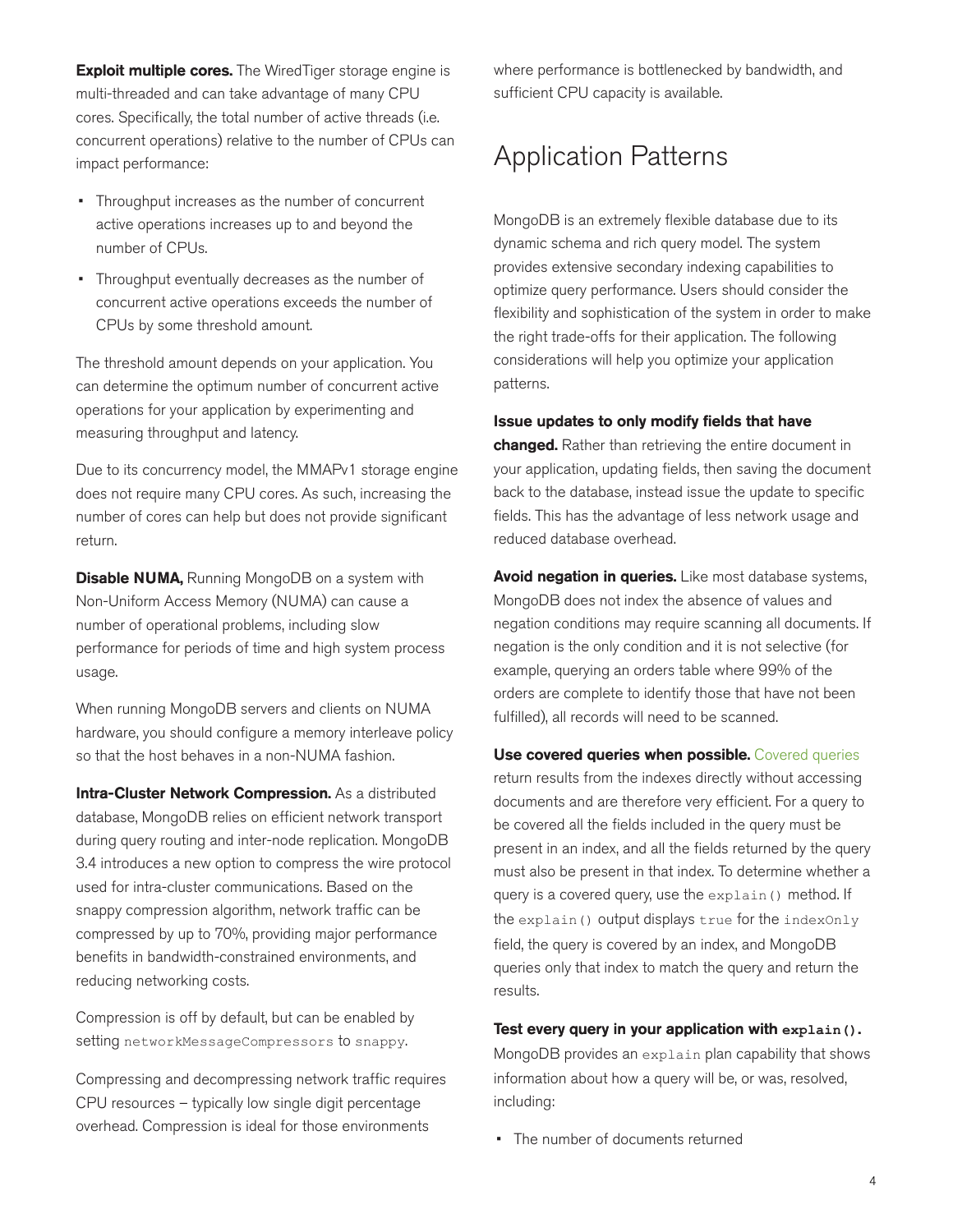

Figure 1: MongoDB Compass visual query plan for performance optimization across distributed clusters

- The number of documents read
- Which indexes were used
- Whether the query was covered, meaning no documents needed to be read to return results
- Whether an in-memory sort was performed, which indicates an index would be beneficial
- The number of index entries scanned
- How long the query took to resolve in milliseconds (when using the [executionStats](https://docs.mongodb.com/manual/reference/method/cursor.explain/#executionstats-mode) mode)
- Which alternative query plans were rejected (when using the [allPlansExecution](https://docs.mongodb.com/manual/reference/method/cursor.explain/#allplansexecution-mode) mode)

The explain plan will show 0 milliseconds if the query was resolved in less than 1 ms, which is typical in well-tuned systems. When the explain plan is called, prior cached query plans are abandoned, and the process of testing multiple indexes is repeated to ensure the best possible plan is used. The query plan can be calculated and returned without first having to run the query. This enables DBAs to review which plan will be used to execute the query, without having to wait for the query to run to completion.

MongoDB Compass provides the ability to visualize explain plans, presenting key information on how a query performed – for example the number of documents returned, execution time, index usage, and more. Each stage of the execution pipeline is represented as a node in a tree, making it simple to view explain plans from queries distributed across multiple nodes.

Avoid scatter-gather queries. In sharded systems, queries that cannot be routed to a single shard must be broadcast to multiple shards for evaluation. Because these queries involve multiple shards for each request they do not scale well as more shards are added.

Choose the appropriate write guarantees. MongoDB allows administrators to specify the level of persistence guarantee when issuing writes to the database, which is called the [write concern](http://docs.mongodb.com/manual/core/replica-set-write-concern/). The following options can be configured on a per connection, per database, per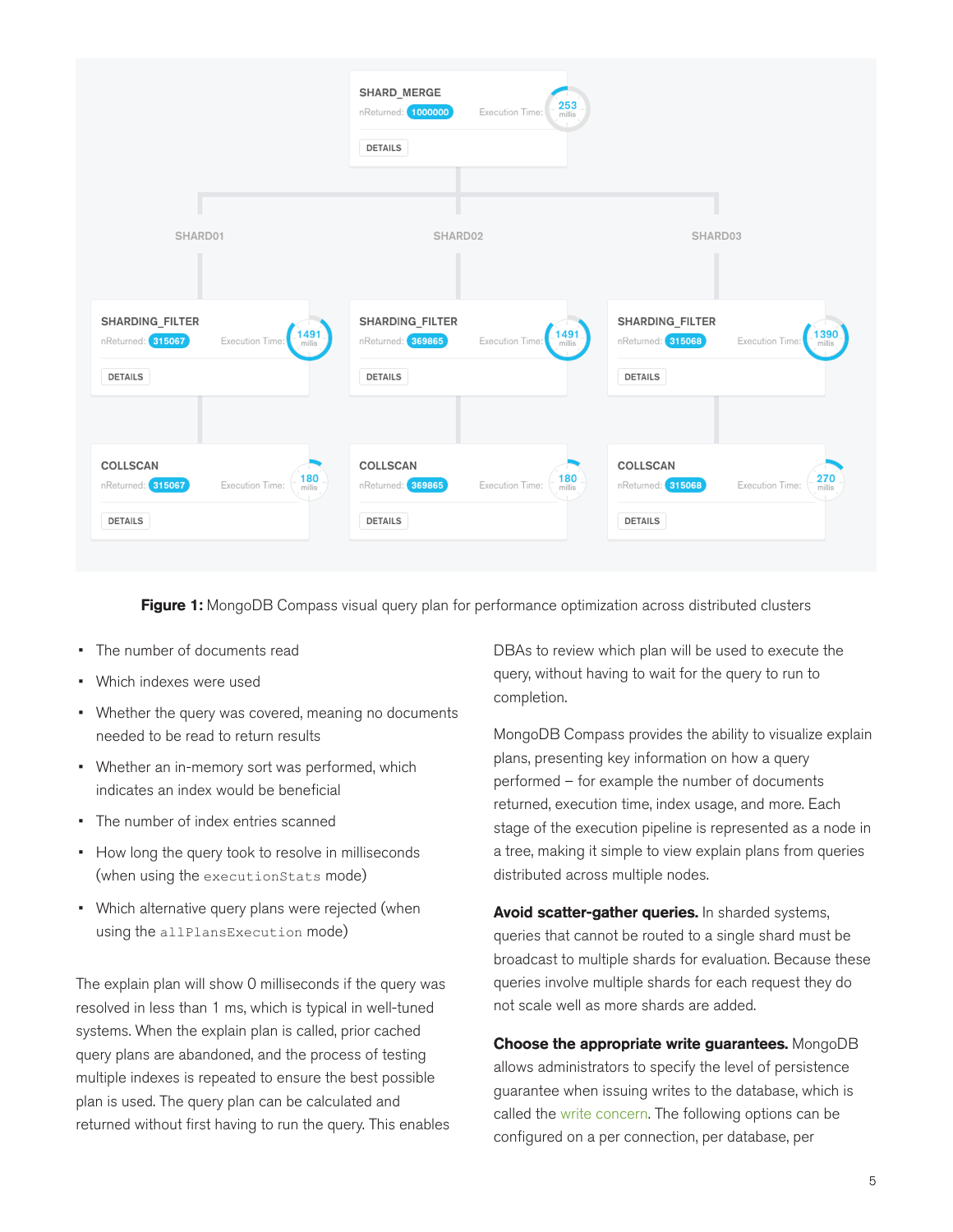collection, or even per operation basis. The options are as follows:

- Write Acknowledged: This is the default write concern. The mongod will confirm the execution of the write operation, allowing the client to catch network, duplicate key, Document Validation, and other exceptions.
- Journal Acknowledged: The mongod will confirm the write operation only after it has flushed the operation to the journal on the primary. This confirms that the write operation can survive a mongod crash and ensures that the write operation is durable on disk.
- Replica Acknowledged: It is also possible to wait for acknowledgment of writes to other replica set members. MongoDB supports writing to a specific number of replicas. This also ensures that the write is written to the journal on the secondaries. Because replicas can be deployed across racks within data centers and across multiple data centers, ensuring writes propagate to additional replicas can provide extremely robust durability.
- Majority: This write concern waits for the write to be applied to a majority of replica set members. This also ensures that the write is recorded in the journal on these replicas – including on the primary.
- Data Center Awareness: Using tag sets, sophisticated policies can be created to ensure data is written to specific combinations of replicas prior to acknowledgment of success. For example, you can create a policy that requires writes to be written to at least three data centers on two continents, or two servers across two racks in a specific data center. For more information see the MongoDB Documentation on [Data Center Awareness](http://docs.mongodb.com/manual/data-center-awareness/).

Only read from primaries unless you can tolerate eventual consistency. Updates are typically replicated to secondaries quickly, depending on network latency. However, reads on the secondaries will not be consistent with reads on the primary. Note that the secondaries are not idle as they must process all writes replicated from the primary. To increase read capacity in your operational system [consider sharding.](http://docs.mongodb.com/manual/core/sharding-introduction/) Secondary reads can be useful for analytics and ETL applications as this approach will isolate traffic from operational workloads. You may choose

to read from secondaries if your application can tolerate eventual consistency.

**Choose the right read-concern.** To ensure isolation and consistency, the [readConcern](https://docs.mongodb.com/manual/reference/readConcern/) can be set to majority to indicate that data should only be returned to the application if it has been replicated to a majority of the nodes in the replica set, and so cannot be rolled back in the event of a failure.

MongoDB 3.4 adds a new readConcern level of "Linearizable". The linearizable read concern ensures that a node is still the primary member of the replica set at the time of the read, and that the data it returns will not be rolled back if another node is subsequently elected as the new primary member. Configuring this read concern level can have a significant impact on latency, therefore a [maxTimeMS](https://docs.mongodb.com/manual/reference/method/cursor.maxTimeMS/) value should be supplied in order to timeout long running operations.

#### Use the most recent drivers from MongoDB.

MongoDB supports drivers for nearly a dozen languages. These drivers are engineered by the same team that maintains the database kernel. Drivers are updated more frequently than the database, typically every two months. Always use the most recent version of the drivers when possible. Install native extensions if available for your language. Join the [MongoDB community mailing list](https://groups.google.com/forum/#!forum/mongodb-dev) to keep track of updates.

**Ensure uniform distribution of shard keys. When shard** keys are not uniformly distributed for reads and writes, operations may be limited by the capacity of a single shard. When shard keys are uniformly distributed, no single shard will limit the capacity of the system.

#### Use hash-based sharding when appropriate. For

applications that issue range-based queries, range-based sharding is beneficial because operations can be routed to the fewest shards necessary, usually a single shard. However, range-based sharding requires a good understanding of your data and queries, which in some cases may not be practical. [Hash-based sharding](https://docs.mongodb.com/manual/core/index-hashed/) ensures a uniform distribution of reads and writes, but it does not provide efficient range-based operations.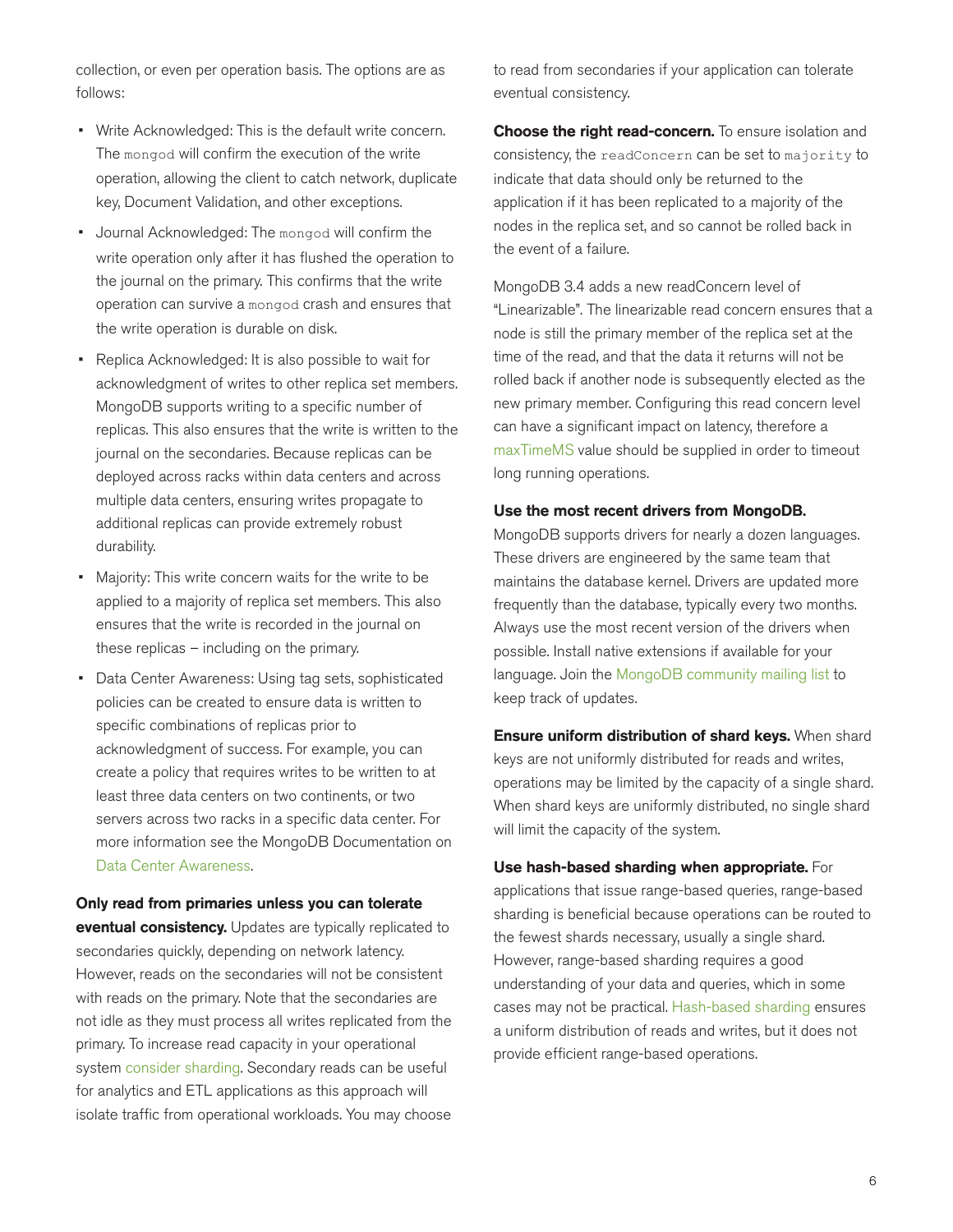### Schema Design & Indexes

MongoDB uses a binary document data model based called [BSON](http://www.bsonspec.org/) that is based on the JSON standard. Unlike flat tables in a relational database, MongoDB's document data model is closely aligned to the objects used in modern programming languages, and in most cases it removes the need for complex transactions or joins due to the advantages of having related data for an entity or object contained within a single document, rather than spread across multiple tables. There are best practices for modeling data as documents, and the right approach will depend on the goals of your application. The following considerations will help you make the right choices in designing the schema and indexes for your application.

#### Store all data for a record in a single document.

MongoDB provides ACID compliance at the document level. When data for a record is stored in a single document the entire record can be retrieved in a single seek operation, which is very efficient. In some cases it may not be practical to store all data in a single document, or it may negatively impact other operations. Make the trade-offs that are best for your application.

Avoid large documents. The maximum size for documents in MongoDB is 16 MB. In practice, most documents are a few kilobytes or less. Consider documents more like rows in a table than the tables themselves. Rather than maintaining lists of records in a single document, instead make each record a document. For large media items, such as video or images, consider using [GridFS,](http://docs.mongodb.com/manual/core/gridfs/) a convention implemented by all the drivers that automatically stores the binary data across many smaller documents.

Avoid unbounded document growth – MMAPv1. When a document is updated in the MongoDB MMAPv1 storage engine, the data is updated in-place if there is sufficient space. If the size of the document is greater than the allocated space, then the document may need to be re-written in a new location. The process of moving documents and updating their associated indexes can be I/O-intensive and can unnecessarily impact performance. To anticipate future growth, the usePowerOf2Sizes attribute is enabled by default on each collection. This setting automatically configures MongoDB to round up

allocation sizes to the powers of 2. This setting reduces the chances of increased disk I/O at the cost of using some additional storage.

An additional strategy is to manually pad the documents to provide sufficient space for document growth. If the application will add data to a document in a predictable fashion, the fields can be created in the document before the values are known in order to allocate the appropriate amount of space during document creation. Padding will minimize the relocation of documents and thereby minimize over-allocation. Learn more by reviewing the [record](https://docs.mongodb.com/manual/core/mmapv1/#power-of-2-allocation) [allocation strategies](https://docs.mongodb.com/manual/core/mmapv1/#power-of-2-allocation) in the documentation.

Avoiding unbounded document growth is a best practice schema design for any database, but the specific considerations above are *not relevant* to the default WiredTiger storage engine which rewrites the document for each update.

Avoid large indexed arrays. Rather than storing a large array of items in an indexed field, store groups of values across multiple fields. Updates will be more efficient.

Avoid unnecessarily long field names. Field names are repeated across documents and consume space. By using smaller field names your data will consume less space, which allows for a larger number of documents to fit in RAM. Note that with WiredTiger's native compression, long field names have less of an impact on the amount of disk space used but the impact on RAM is the same.

#### Use caution when considering indexes on

low-cardinality fields. Queries on fields with low cardinality can return large result sets. Avoid returning large result sets when possible. Compound indexes may include values with low cardinality, but the value of the combined fields should exhibit high cardinality.

Eliminate unnecessary indexes. Indexes are resource-intensive: even with compression enabled they consume RAM, and as fields are updated their associated indexes must be maintained, incurring additional disk I/O overhead.

#### Remove indexes that are prefixes of other indexes.

Compound indexes can be used for queries on leading fields within an index. For example, a compound index on last name, first name can be also used to filter queries that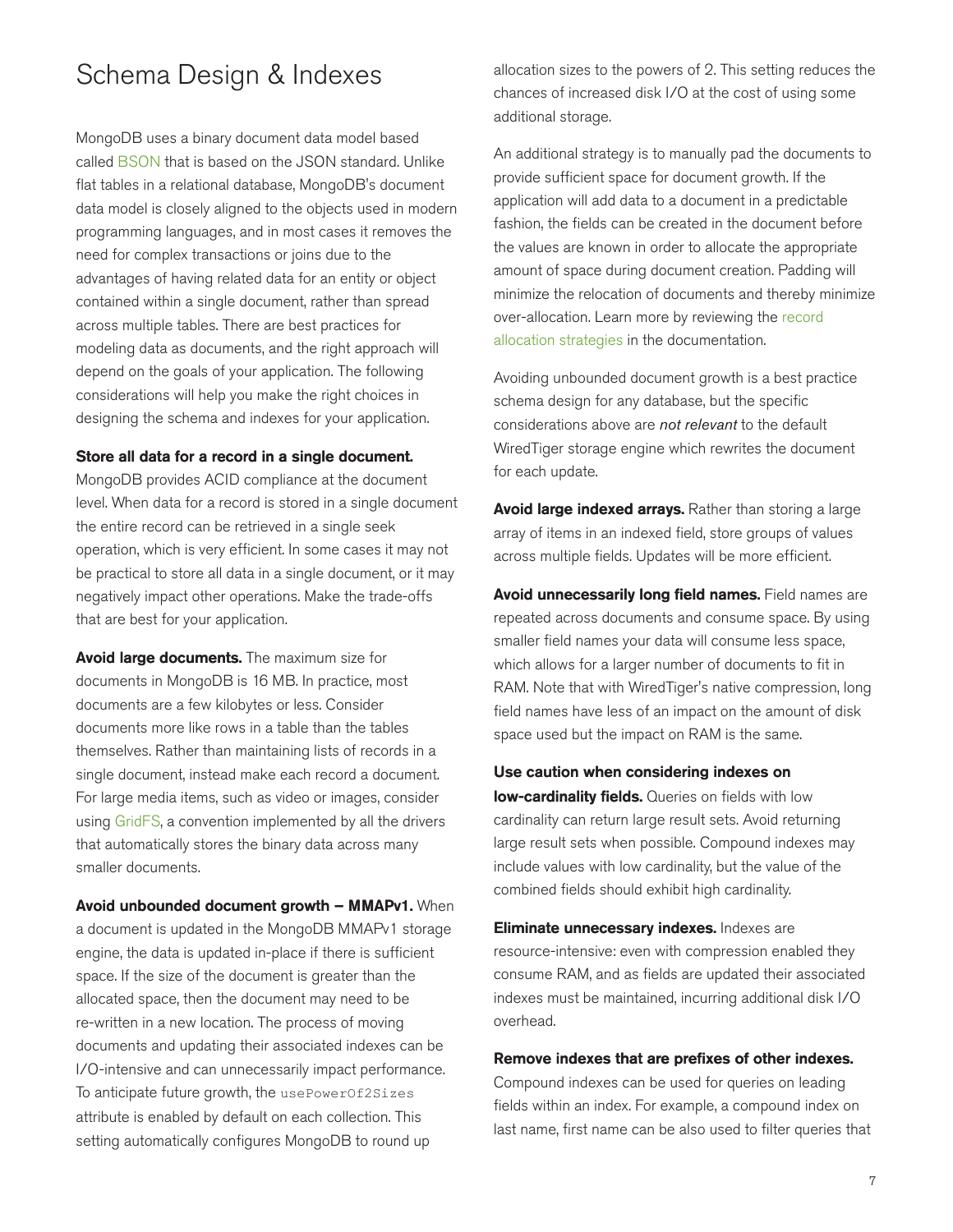specify last name only. In this example an additional index on last name only is unnecessary,

Use a compound index rather than index intersection. For best performance when querying via multiple predicates, compound indexes will generally be a better option.

Use partial indexes. Reduce the size and performance of indexes by only including documents that will be accessed through the index. e.g. Create a [partial index](https://docs.mongodb.com/manual/core/index-partial/) on the orderID field that only includes order documents with an orderStatus of "In progress", or only index the emailAddress field for documents where it exists.

Avoid regular expressions that are not left anchored

or rooted. Indexes are ordered by value. Leading wildcards are inefficient and may result in full index scans. Trailing wildcards can be efficient if there are sufficient case-sensitive leading characters in the expression.

Use index optimizations available in the WiredTiger storage engine. As discussed earlier, the WiredTiger engine compresses indexes by default. In addition, administrators have the flexibility to place indexes on their own separate volume, allowing for faster disk paging and lower contention.

Understand any existing document schema – **MongoDB Compass.** If there is an existing MongoDB database that needs to be understood and optimized then MongoDB Compass is an invaluable tool.

The MongoDB Compass GUI allows users to understand the structure of existing data in the database and perform ad hoc queries against it – all with zero knowledge of MongoDB's query language. By understanding what kind of data is present, you're better placed to determine what indexes might be appropriate.

Without Compass, users wishing to understand the shape of their data would have to connect to the MongoDB shell and write queries to reverse engineer the document structure, field names and data types.

MongoDB Compass is included with [MongoDB](https://www.mongodb.com/products/mongodb-professional) [Professional](https://www.mongodb.com/products/mongodb-professional) and [MongoDB Enterprise Advanced](https://www.mongodb.com/products/mongodb-enterprise-advanced).

| <br>undefined/test.flightStats-cut (Untitled (2))                                                                                                                                                                                                                                                                                    |                                                                                                                  |                                                                                                                                                                                                              |  |  |  |  |  |  |
|--------------------------------------------------------------------------------------------------------------------------------------------------------------------------------------------------------------------------------------------------------------------------------------------------------------------------------------|------------------------------------------------------------------------------------------------------------------|--------------------------------------------------------------------------------------------------------------------------------------------------------------------------------------------------------------|--|--|--|--|--|--|
| mongoDB Compass                                                                                                                                                                                                                                                                                                                      | flightStats-cut                                                                                                  | DOCUMENTS 10.0k 65 MB 684 B<br>total size<br>eyo, size<br>566.9 KB 566.9 KB<br>NOEXES <sub>1</sub>                                                                                                           |  |  |  |  |  |  |
| localhost-27017<br>Community version 3.0.3<br>8 DBs   13 Colls.   C                                                                                                                                                                                                                                                                  | $\left\{ \right\}$<br>Query returned 9,993 documents. This report is based on a sample of 100 documents (1.00%). | RESET<br><b>APPLY</b>                                                                                                                                                                                        |  |  |  |  |  |  |
| Q filter sources<br>@ enron mailmessages<br><b>B</b> localistartup log<br><b>B</b> mongodb.fanclub<br><b>R</b> people users<br><b>B</b> test.flightStats<br><b>B</b> test.fightStats-cut<br><b>El test.test</b><br>B test valuation<br><b>B</b> velo.business<br>g yelp.checkin<br>B yelp.review<br><b>B</b> yeip tip<br>g yelp.user | id<br>string                                                                                                     | 4回<br>$\circ$<br>EWR-DL-2558-544626460<br>EWR-FX-1600-545455936<br>JFK-86-1401-542751193<br>LGA-WN-12-543715513<br>EWR-UA-2254-542738169<br>LGA-UA-681-543715706<br>JFK-VS-10-541828012 JFK-0L-440-541828187 |  |  |  |  |  |  |
|                                                                                                                                                                                                                                                                                                                                      | arrivalAirportFsCode<br>string                                                                                   | 75.<br>3.5%                                                                                                                                                                                                  |  |  |  |  |  |  |
|                                                                                                                                                                                                                                                                                                                                      | carrierFsCode<br>string                                                                                          | 12%<br>$0.5\%$                                                                                                                                                                                               |  |  |  |  |  |  |
|                                                                                                                                                                                                                                                                                                                                      | codeshares<br>undefined<br>arrey<br>document                                                                     | Array of documents with 3 nested fields<br>Array lengths<br>min: 1, average: 2.76, max: 10                                                                                                                   |  |  |  |  |  |  |
|                                                                                                                                                                                                                                                                                                                                      | + delays<br>undefined<br>document                                                                                | Document with 4 nested fields                                                                                                                                                                                |  |  |  |  |  |  |

Figure 2: Document structure and contents exposed by MongoDB Compass

Identify & remove obsolete indexes. To understand the effectiveness of the existing indexes being used, an [\\$indexStats](https://docs.mongodb.com/manual/reference/operator/aggregation/indexStats/) [aggregation stage](https://docs.mongodb.com/manual/reference/operator/aggregation/indexStats/) can be used to determine how frequently each index is used. MongoDB Compass visualizes index coverage, enabling you to determine which specific fields are indexed, their type, size, and how often they are used.

### Disk I/O

While MongoDB performs all read and write operations through in-memory data structures, data is persisted to disk and queries on data not already in RAM trigger a read from disk. As a result, the performance of the storage sub-system is a critical aspect of any system. Users should take care to use high-performance storage and to avoid networked storage when performance is a primary goal of the system. The following considerations will help you use the best storage configuration, including OS and file system settings.

Readahead size should be set to 0 for WiredTiger. Use the blockdev --setra <value> command to set the readahead block size to 0 when using the WiredTiger storage engine. A readahead value of 32 (16 kB) typically works well when using MMAPv1.

If the readahead size is larger than the size of the data requested, a larger block will be read from disk – this is wasteful as most disk I/O in MongoDB is random. This has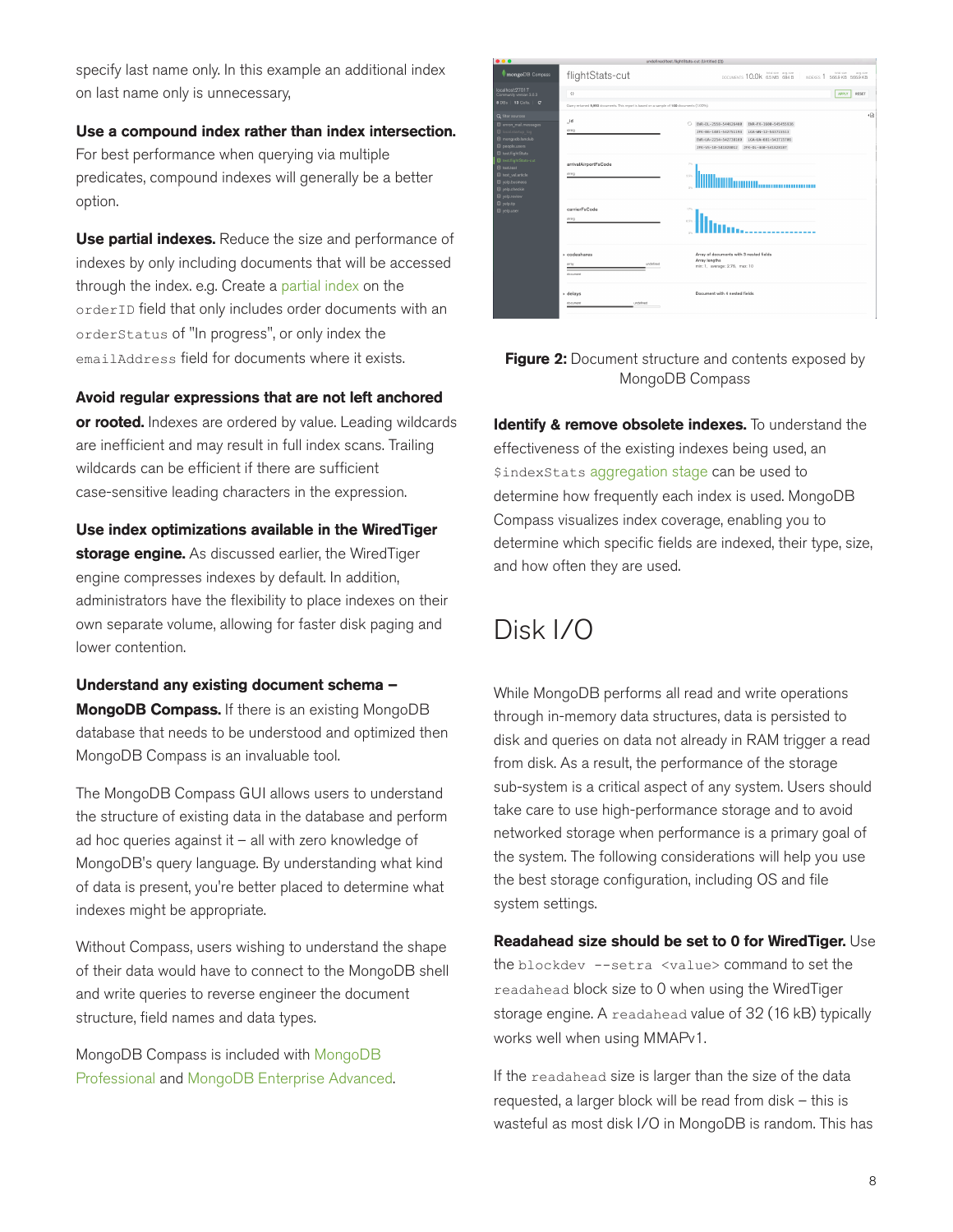two undesirable consequences which negatively effect performance:

- 1. The size of the read will consume RAM unnecessarily.
- 2. More time will be spent reading data than is necessary.

Use EXT4 or XFS file systems; avoid EXT3. EXT3 is

quite old and is not optimal for most database workloads. For example, MMAPv1 preallocates space for data. In EXT3 preallocation will actually write 0s to the disk to allocate the space, which is time consuming. In EXT4 and XFS preallocation is performed as a logical operation, which is much more efficient.

With the WiredTiger storage engine, use of XFS is strongly recommended to avoid performance issues that have been observed when using EXT4 with WiredTiger.

Disable access time settings. Most file systems will maintain metadata for the last time a file was accessed. While this may be useful for some applications, in a database it means that the file system will issue a write every time the database accesses a page, which will negatively impact the performance and throughput of the system.

Don't use Huge Pages. Do not use Huge Pages virtual memory pages, MongoDB performs better with normal virtual memory pages.

Use RAID10. Most MongoDB deployments should use RAID-10. RAID-5 and RAID-6 have limitations and may not provide sufficient performance. RAID-0 provides good read and write performance, but insufficient fault tolerance. MongoDB's replica sets allow deployments to provide stronger availability for data, and should be considered with RAID and other factors to meet the desired availability SLA.

By using separate storage devices for the journal and data files you can increase the overall throughput of the disk subsystem. Because the disk I/O of the journal files tends to be sequential, SSD may not provide a substantial improvement and standard spinning disks may be more cost effective.

Use multiple devices for different databases – WiredTiger. Set directoryForIndexes so that indexes are stored in separate directories from collections and

directoryPerDB to use a different directory for each database. The various directories can then be mapped to different storage devices, thus increasing overall throughput.

Note that using different storage devices will affect your ability to create snapshot-style backups of your data, since the files will be on different devices and volumes.

• Implement multi-temperature storage & data locality using [MongoDB Zones](https://docs.mongodb.com/master/core/zone-sharding/). MongoDB Zones (described as tag-aware sharding in earlier MongoDB releases) allow precise control over where data is physically stored, accommodating a range of deployment scenarios – for example by geography, by hardware configuration, or by application. Administrators can continuously refine data placement rules by modifying shard key ranges, and MongoDB will automatically migrate the data to its new Zone. MongoDB 3.4 adds new helper functions and additional options in Ops Manager and Cloud Manager to configure Zones, essential for managing large deployments.

### Considerations for Benchmarks

Generic benchmarks can be misleading and misrepresentative of a technology and how well it will perform for a given application. MongoDB instead recommends that users model and benchmark their applications using data, queries, hardware, and other aspects of the system that are representative of their intended application. The following considerations will help you develop benchmarks that are meaningful for your application.

Model your benchmark on your application. The queries, data, system configurations, and performance goals you test in a benchmark exercise should reflect the goals of your production system. Testing assumptions that do not reflect your production system is likely to produce misleading results.

Create chunks before loading, or use hash-based

sharding. If range queries are part of your benchmark use range-based sharding and [create chunks before loading.](http://docs.mongodb.com/manual/tutorial/create-chunks-in-sharded-cluster/) Without pre-splitting, data may be loaded into a shard then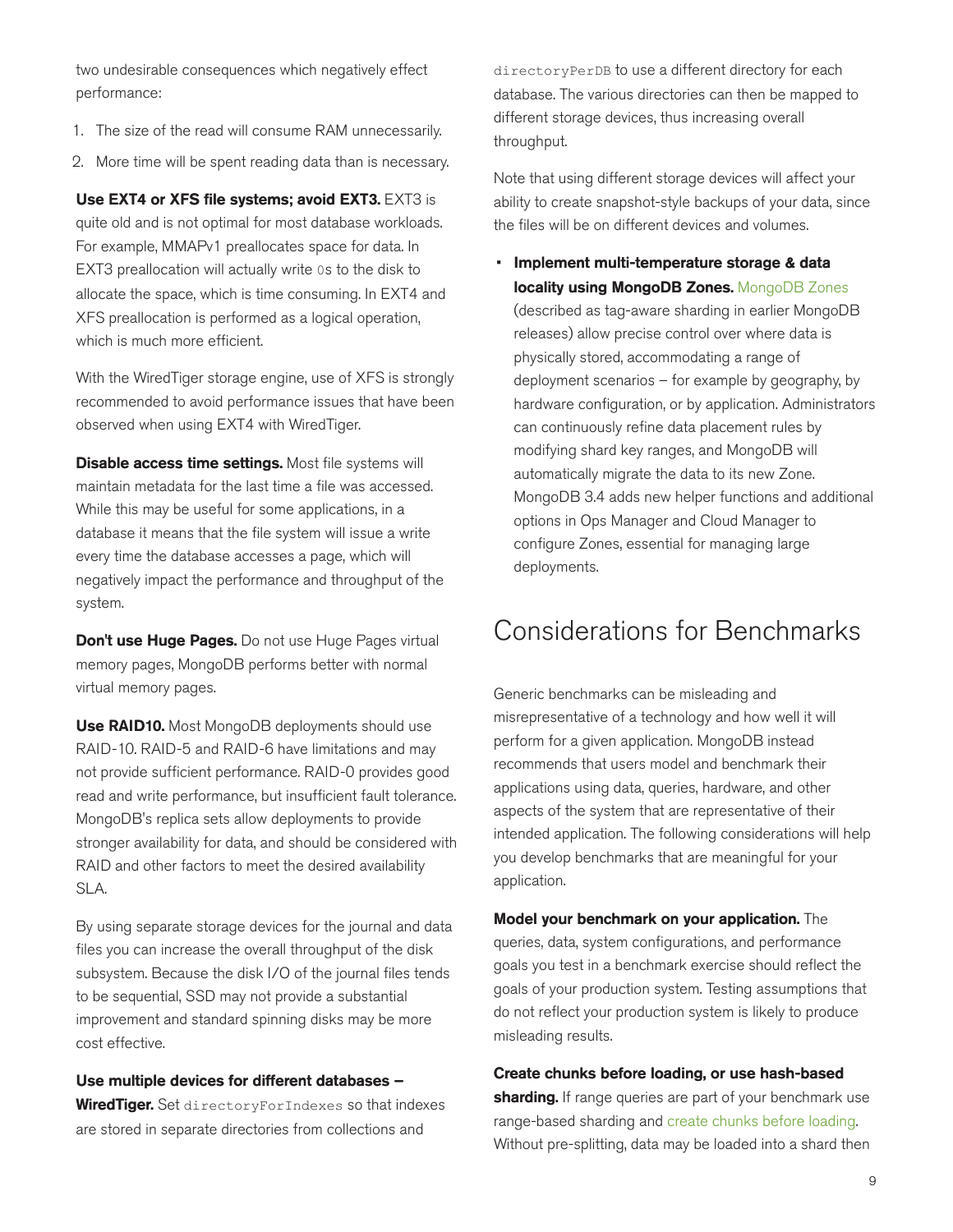moved to a different shard as the load progresses. By pre-splitting the data, documents will be loaded in parallel into the appropriate shards. If your benchmark does not include range queries, you can use hash-based sharding to ensure a uniform distribution of writes.

**Disable the balancer for bulk loading.** Prevent the balancer from rebalancing unnecessarily during bulk loads to improve performance.

**Prime the system for several minutes.** In a production MongoDB system the working set should fit in RAM, and all reads and writes will be executed against RAM. MongoDB must first page the working set into RAM, so prime the system with representative queries for several minutes before running the tests to get an accurate sense for how MongoDB will perform in production.

Monitor everything to locate your bottlenecks. It is important to understand the bottleneck for a benchmark. Depending on many factors any component of the overall system could be the limiting factor. A variety of popular tools can be used with MongoDB – [many are listed in the](http://docs.mongodb.com/manual/administration/monitoring/) [manual.](http://docs.mongodb.com/manual/administration/monitoring/)

The most comprehensive tool for monitoring MongoDB is Ops Manager, available as a part of [MongoDB Enterprise](https://www.mongodb.com/products/mongodb-enterprise-advanced) [Advanced](https://www.mongodb.com/products/mongodb-enterprise-advanced). Featuring charts, custom dashboards, and automated alerting, Ops Manager tracks 100+ key database and systems metrics including operations counters, memory, and CPU utilization, replication status, open connections, queues, and any node status. The metrics are securely reported to Ops Manager where they are processed, aggregated, alerted, and visualized in a browser, letting administrators easily determine the health of MongoDB in real-time. The benefits of Ops Manager are also available in the SaaS-based Cloud Manager, hosted by MongoDB in the cloud. Organizations that run on MongoDB Enterprise Advanced can choose between Ops Manager and Cloud Manager for their deployments.





From MongoDB 3.4, Ops Manager allows telemetry data to be collected every 10 seconds, up from the previous minimum 60 seconds interval.

In addition to monitoring, Ops Manager and Cloud Manager provide automated deployment, upgrades, on-line index builds, and cross-shard on-line backups.

Profiling. MongoDB provides a profiling capability called [Database Profiler,](https://docs.mongodb.com/manual/tutorial/manage-the-database-profiler/) which logs fine-grained information about database operations. The profiler can be enabled to log information for all events or only those events whose duration exceeds a configurable threshold (whose default is 100 ms). Profiling data is stored in a capped collection where it can easily be searched for relevant events. It may be easier to query this collection than parsing the log files. MongoDB Ops Manager and Cloud Manager can be used to visualize output from the profiler when identifying slow queries.

Ops Manager and Cloud Manager include a Visual Query Profiler that provides a quick and convenient way for operations teams and DBAs to analyze specific queries or query families. The Visual Query Profiler (as shown in Figure 4) displays how query and write latency varies over time – making it simple to identify slower queries with common access patterns and characteristics, as well as identify any latency spikes. A single click in the Ops Manager UI activates the profiler, which then consolidates and displays metrics from every node in a single screen.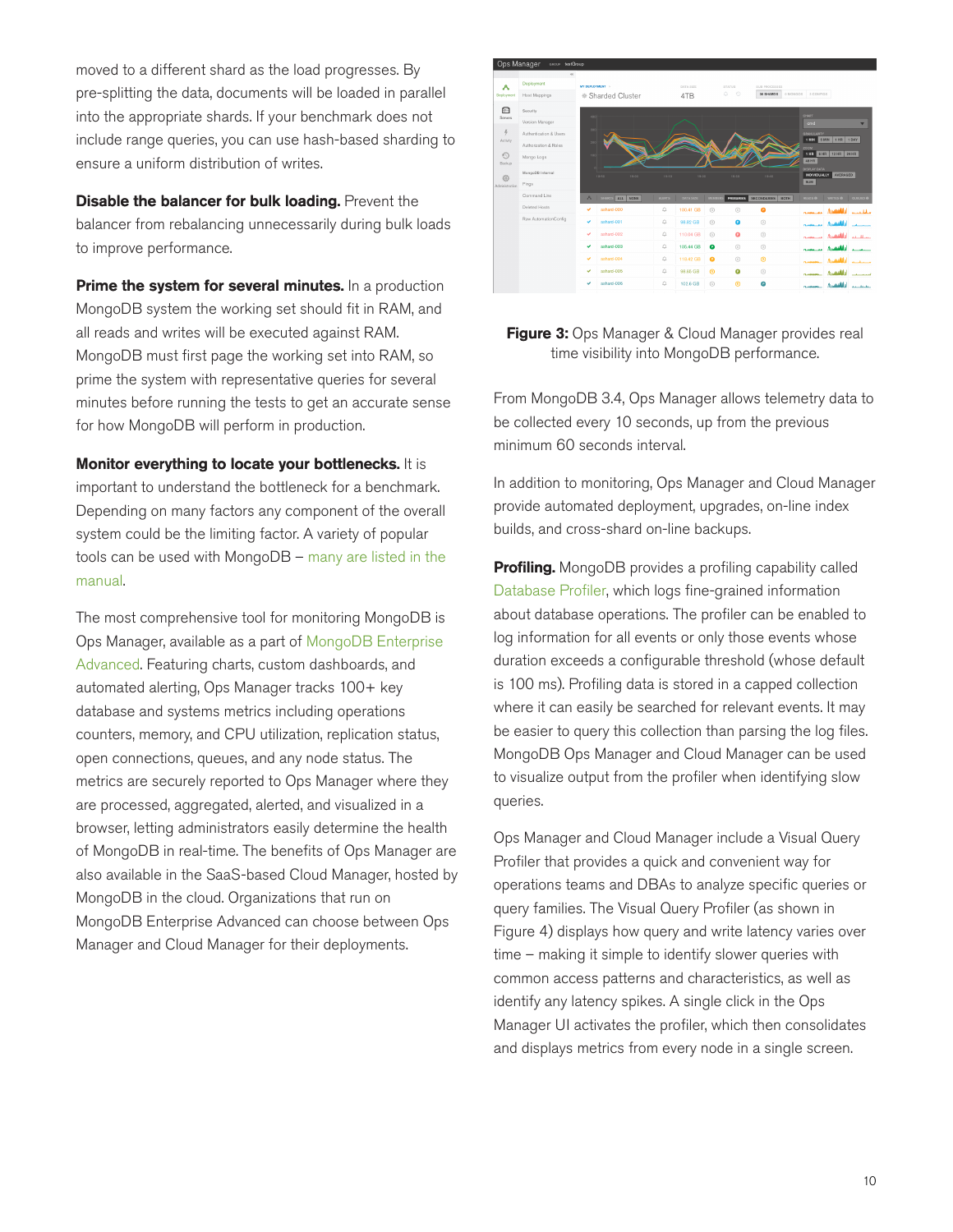| <b>MMS</b>                                                                   | GROUP buffranium +          |                |                                                                                                |                                                           | $\mathcal{O}$ $\mathcal{P}$<br>ೆ                                              | @Eastern Time (US & Canada) - $\bigotimes$ O - Admin - Fred +                                            |                                                  |          |
|------------------------------------------------------------------------------|-----------------------------|----------------|------------------------------------------------------------------------------------------------|-----------------------------------------------------------|-------------------------------------------------------------------------------|----------------------------------------------------------------------------------------------------------|--------------------------------------------------|----------|
| А<br>Deployment                                                              | Deployment<br>Host Mappings | $\overline{a}$ | MY DEPLOYMENT > MY SHARD of >                                                                  | @ec2-54-321-1-34.compute-1.amazon:30004                   | VERSION<br>2.6.5                                                              | DATA SIZE<br>3.25 TB                                                                                     | starus<br>$\odot$<br>Δ                           | $\cdots$ |
| $\bigcap$<br>Servers<br>Activity<br>$\odot$<br>Backup<br>₿<br>Administration |                             |                | View Leet: 24 by 12 by 6 by 1 by 15 min<br>MILLIS (MS) =                                       | View Custom: From (2)                                     | 00:00 to <b>m</b><br>00:00<br>13:00 14:00 15:00 14:00 17:00 18:00 18:00 29:00 | Tenantum<br>12/07/2014 11:48<br>Namespace<br>state.state<br>Operation<br><b>Update</b><br>Indexed<br>No. | Mille.<br>342 ms<br>Moved<br>Yes                 |          |
|                                                                              |                             |                | ALL NAMES/MCES .<br>R<br>Namespace<br>state state<br>R<br>R<br>state state<br>s.<br>state.Sond | AU, OPERATIONS .<br>Operation<br>Update<br>Osery<br>Count | Count<br>11,839<br>1,496<br>979                                               | STATISTIC MILLISECONDS -<br>Sum (ms) +<br>47,356<br>37,400<br>479                                        | Q Search<br>Mean (ms)<br>$\mathbf{A}$<br>25<br>٠ | 100      |



The Visual Query Profiler will analyze the data – recommending additional indexes and optionally add them through an automated, rolling index build.

MongoDB Compass visualizes index coverage, enabling you to determine which specific fields are indexed, their type, size, and how often those indexes are used.

#### Use mongoperf to characterize your storage system.

[mongoperf](http://docs.mongodb.com/manual/reference/program/mongoperf/) is a free, open-source tool that allows users to simulate direct disk I/O as well as memory mapped I/O, with configurable options for number of threads, size of documents, and other factors. This tool can help you to understand what sort of throughput is possible with your system, for disk-bound I/O as well as memory-mapped I/ O.

Follow configuration best practices. Review the [MongoDB production notes](https://docs.mongodb.com/manual/administration/production-notes/) for the latest guidance on packages, hardware, networking, and operating system tuning.

### MongoDB Atlas: Database as a Service For MongoDB

MongoDB can run the database for you! [MongoDB Atlas](https://www.mongodb.com/atlas) provides all of the features of MongoDB, without the operational heavy lifting required for any new application. MongoDB Atlas is available on-demand through a pay-as-you-go model and billed on an hourly basis, letting you focus on what you do best.

It's easy to get started – use a simple GUI to select the instance size, region, and features you need. MongoDB Atlas provides:

- Security features to protect access to your data
- Built in replication for always-on availability, tolerating complete data center failure
- Backups and point in time recovery to protect against data corruption
- Fine-grained monitoring to let you know when to scale. Additional instances can be provisioned with the push of a button
- Automated patching and one-click upgrades for new major versions of the database, enabling you to take advantage of the latest and greatest MongoDB features
- A choice of cloud providers, regions, and billing options

MongoDB Atlas is versatile. It's great for everything from a quick Proof of Concept, to test/QA environments, to complete production clusters. If you decide you want to bring operations back under your control, it is easy to move your databases onto your own infrastructure and manage them using MongoDB Ops Manager or MongoDB Cloud Manager. The user experience across MongoDB Atlas, Cloud Manager, and Ops Manager is consistent, ensuring that disruption is minimal if you decide to migrate to your own infrastructure.

MongoDB Atlas is automated, it's easy, and it's from the creators of MongoDB. [Learn more](https://www.mongodb.com/cloud) and take it for a spin.

This paper is aimed at people managing their own MongoDB instances, performance best practices for MongoDB Atlas are described in a dedicated paper – [MongoDB Atlas Best Practices](https://www.mongodb.com/collateral/mongodb-atlas-best-practices).

### MongoDB Stitch: Backend as a Service

[MongoDB Stitch](https://www.mongodb.com/cloud/stitch) is a backend as a service (BaaS), giving developers a REST-like API to MongoDB, and composability with other services, backed by a robust system for configuring fine-grained data access controls. Stitch provides native SDKs for JavaScript, iOS, and Android.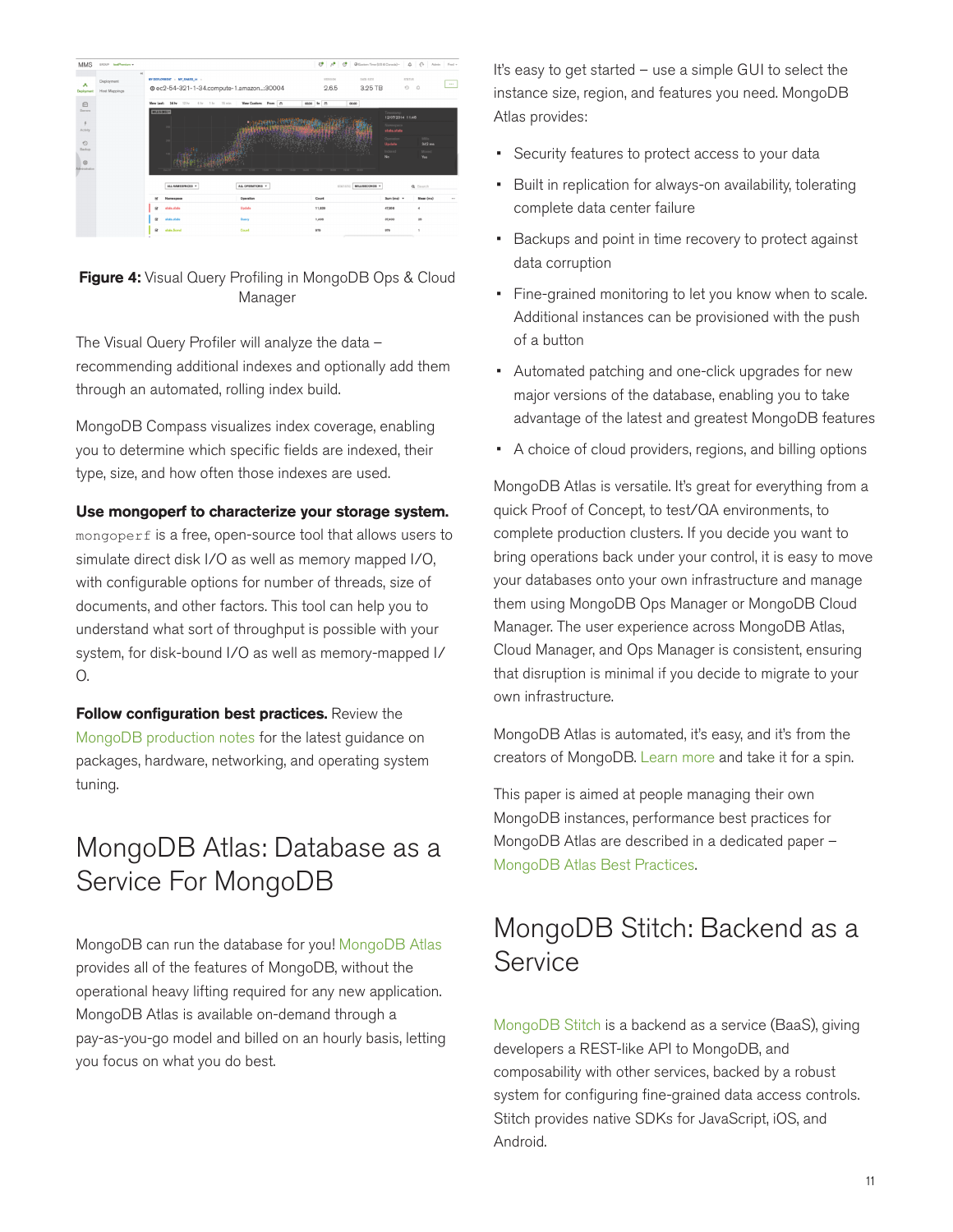Built-in integrations give your application frontend access to your favorite third party services: Twilio, AWS S3, Slack, Mailgun, PubNub, Google, and more. For ultimate flexibility, you can add custom integrations using MongoDB Stitch's HTTP service.

MongoDB Stitch allows you to compose multi-stage pipelines that orchestrate data across multiple services; where each stage acts on the data before passing its results on to the next.

Unlike other BaaS offerings, MongoDB Stitch works with your existing as well as new MongoDB clusters, giving you access to the full power and scalability of the database. By defining appropriate data access rules, you can selectively expose your existing MongoDB data to other applications through MongoDB Stitch's API.

Take advantage of the free tier to get started; when you need more bandwidth, the usage-based pricing model ensures you only pay for what you consume. [Learn more](https://www.mongodb.com/cloud/stitch) and try it out for yourself.

### We Can Help

We are the MongoDB experts. Over 3,000 organizations rely on our commercial products, including startups and more than half of the Fortune 100. We offer software and services to make your life easier:

[MongoDB Enterprise Advanced](https://www.mongodb.com/products/mongodb-enterprise-advanced) is the best way to run MongoDB in your data center. It's a finely-tuned package of advanced software, support, certifications, and other services designed for the way you do business.

[MongoDB Atlas](https://www.mongodb.com/atlas) is a database as a service for MongoDB, letting you focus on apps instead of ops. With MongoDB Atlas, you only pay for what you use with a convenient hourly billing model. With the click of a button, you can scale up and down when you need to, with no downtime, full security, and high performance.

[MongoDB Stitch](https://www.mongodb.com/cloud/stitch) is a backend as a service (BaaS), giving developers full access to MongoDB, declarative read/write controls, and integration with their choice of services.

[MongoDB Cloud Manager](https://www.mongodb.com/products/cloud-manager) is a cloud-based tool that helps you manage MongoDB on your own infrastructure. With

automated provisioning, fine-grained monitoring, and continuous backups, you get a full management suite that reduces operational overhead, while maintaining full control over your databases.

[MongoDB Professional](https://www.mongodb.com/products/mongodb-professional) helps you manage your deployment and keep it running smoothly. It includes support from MongoDB engineers, as well as access to MongoDB Cloud Manager.

[Development Support](https://www.mongodb.com/products/development-support) helps you get up and running quickly. It gives you a complete package of software and services for the early stages of your project.

[MongoDB Consulting](https://www.mongodb.com/products/consulting) packages get you to production faster, help you tune performance in production, help you scale, and free you up to focus on your next release.

[MongoDB Training](https://university.mongodb.com/private_training) helps you become a MongoDB expert, from design to operating mission-critical systems at scale. Whether you're a developer, DBA, or architect, we can make you better at MongoDB.

### **Resources**

For more information, please visit [mongodb.com](http://www.mongodb.com) or contact us at [sales@mongodb.com](mailto:sales@mongodb.com).

Case Studies [\(mongodb.com/customers\)](http://mongodb.com/customers) Presentations [\(mongodb.com/presentations](http://mongodb.com/presentations)) Free Online Training [\(university.mongodb.com](http://university.mongodb.com)) Webinars and Events [\(mongodb.com/events\)](http://mongodb.com/events) Documentation [\(docs.mongodb.com](http://docs.mongodb.com)) MongoDB Enterprise Download [\(mongodb.com/download\)](http://mongodb.com/download) MongoDB Atlas database as a service for MongoDB [\(mongodb.com/cloud](https://www.mongodb.com/cloud)) MongoDB Stitch backend as a service [\(mongodb.com/](https://www.mongodb.com/cloud/stitch) [cloud/stitch\)](https://www.mongodb.com/cloud/stitch)